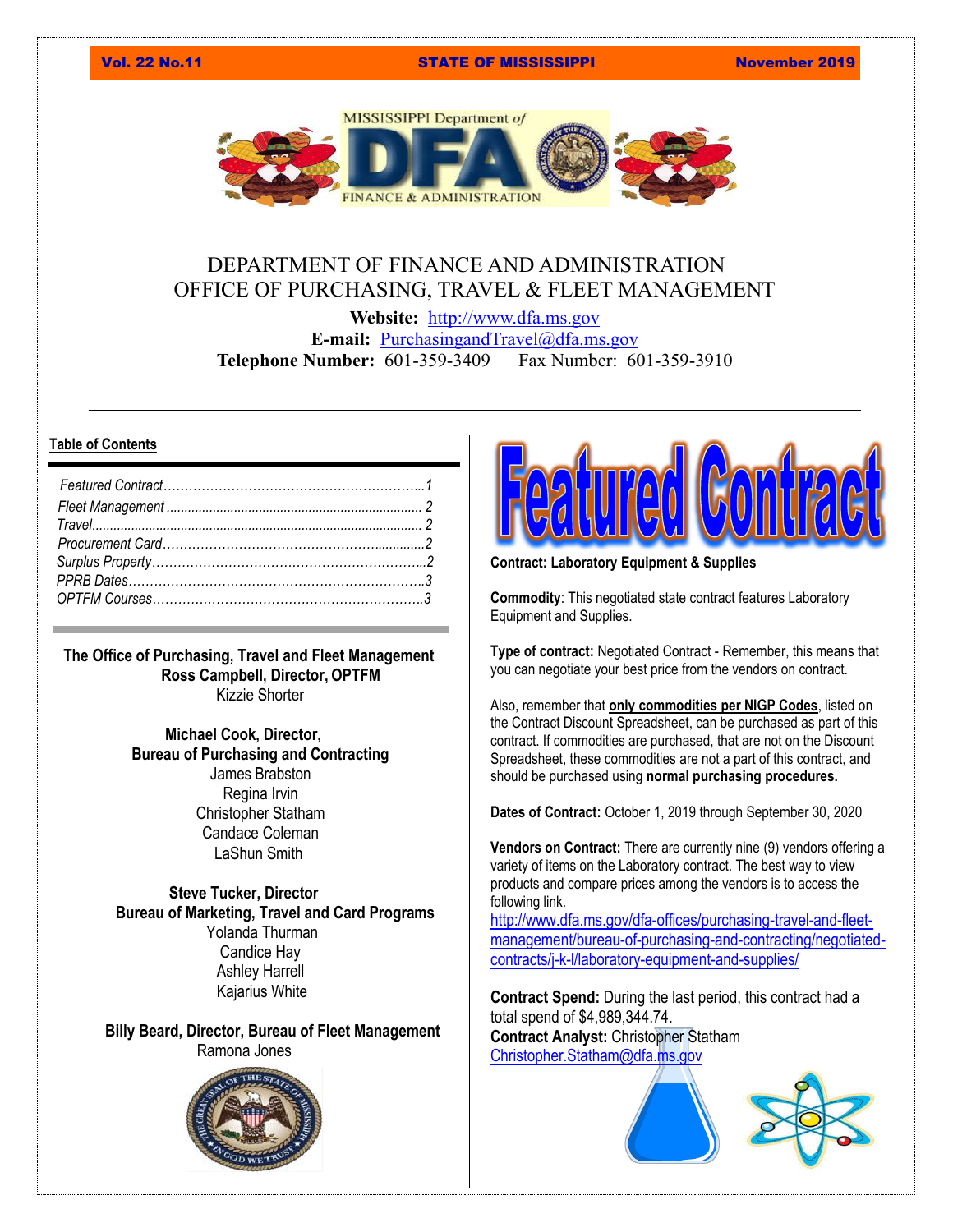### **PURCHASING NOTES – NOVEMBER 2019**

# **Travel Card Program Notes**



The new Travel Per Diem rates are available on the DFA website. Please see link below: [http://www.dfa.ms.gov/dfa-offices/purchasing-travel-and-fleet](http://www.dfa.ms.gov/dfa-offices/purchasing-travel-and-fleet-management/bureau-of-purchasing-and-contracting/travel/hotels-meals-miles-reimbursements/meal-reimbursement/)[management/bureau-of-purchasing-and-contracting/travel/hotels](http://www.dfa.ms.gov/dfa-offices/purchasing-travel-and-fleet-management/bureau-of-purchasing-and-contracting/travel/hotels-meals-miles-reimbursements/meal-reimbursement/)[meals-miles-reimbursements/meal-reimbursement/](http://www.dfa.ms.gov/dfa-offices/purchasing-travel-and-fleet-management/bureau-of-purchasing-and-contracting/travel/hotels-meals-miles-reimbursements/meal-reimbursement/)



# **[P-Card Corner](http://www.dfa.ms.gov/dfa-offices/purchasing-travel-and-fleet-management/bureau-of-fleet-management/)** Procurement Card

Every month, each control account and each specific card account should receive a statement. Each statement should be reflective of all



approved transactions throughout the month. Each transaction on the statement should have a matching itemized receipt with that month's statement. Periodically, each month's statement and transaction receipt file should include supporting documentation such as memos and quotes. The

supporting documentation allows reviewers to gain insight on special transactions in case justification is necessary later. All statements itemized receipts, and supporting documentation should be on file at the entity in a central, yet secure location accessible to the program and alternate coordinator for 3 years. Please don't hesitate to contact OPTFM or Yolanda Thurman if a month's statement is not delivered via mail or internet at 601-359-3409 or at [Yolanda.Thurman@dfa.ms.gov](mailto:Yolanda.Thurman@dfa.ms.gov)

**Fleet Management**

**The Bureau of Fleet Management has received the following information from Chrysler in regards to the Dodge Charger:** 

Due to overwhelming demand for the Dodge Charger Pursuit, 2020MY order cut-off has been accelerated to **November 13, 2019**. To be considered for production, orders must be placed in the Chrysler Order System by the above mentioned date. We cannot guarantee production of orders received by Chrysler after the order cutoff date.

\***We will be transitioning to an 8 speed transmission for the 2021MY in V6 AWD and V8 RWD configurations. We anticipate 2021MY order acceptance in Q3 and Job 1 Q4 of 2020.\***



**So if your agency needs to order a Dodge Charger Pursuit vehicle, your order must be placed with Landers Dodge by November 13, 2019.** 

As a reminder, all State of Mississippi Fuel Access Cards (Fuelman) are locked for out of state purchases. If you will be traveling out of state, you will need to contact Janet Ward, our contract manager, at 601-636-8518 at least 2-3 days prior to travel. She will have their Fraud Department unlock the card while you are out of state. Upon return, please let her know so that the card can again be locked for out of state purchases.

**The Bureau of Fleet Management certification class will be held November 5, 2019.**

**If you are interested in taking the Fleet management course, please visit Fleet Manager Certification at:**

**[http://www.dfa.ms.gov/dfa-offices/purchasing-travel-and-fleet](http://www.dfa.ms.gov/dfa-offices/purchasing-travel-and-fleet-%20management/bureau-of-fleet-management/)[management/bureau-of-fleet-management/](http://www.dfa.ms.gov/dfa-offices/purchasing-travel-and-fleet-%20management/bureau-of-fleet-management/)**

# New Procurement Card Program with Amazon Business



Amazon Business account is now approved for all procurement card purchases. What does this mean?

While this program simplifies your purchasing process and allows you to take advantage of Amazon's wide product selection and competitive prices for business purchases, state agencies are prohibited from purchasing items from Amazon that are on OPTFM's competitive bid contracts. Also, since all purchases must be made with the procurement card, items with a cost of more than \$5,000.00 cannot be purchased from Amazon.

If your agency has still not joined the State account, please consider these benefits of joining:

- Automatic tax exempt purchasing on items sold by Amazon.com LLC and participating 3rd party sellers
- Business-specific pricing, including quantity discounts on eligible items
- Access to a specialized Amazon Business Customer Service team at **888-281-3847**

Email notices have been sent to all procurement card program and alternate program coordinators to be added to this account. If your entity currently has an Amazon Business account, that account will need to be de-registered and merged with the State's account. If you do not receive an invitation but still wish to be on the official Amazon Business account, please contact Steve Tucker or Yolanda Thurman at **601-359- 3409** an[d Stephen.Tucker@dfa.gov](mailto:Stephen.Tucker@dfa.gov) o[r Yolanda.Thurman@dfa.ms.gov](mailto:Yolanda.Thurman@dfa.ms.gov)